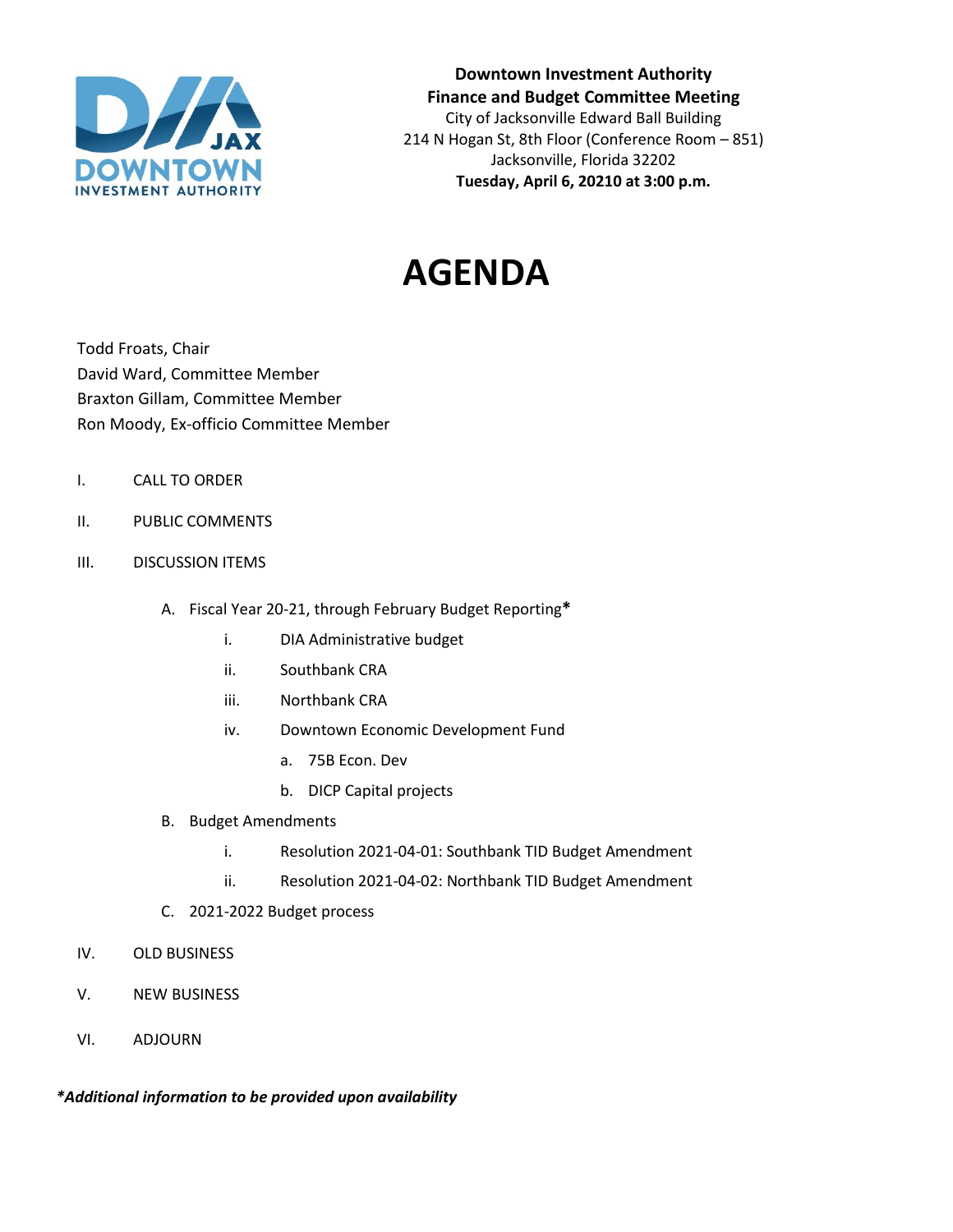

#### **Downtown Investment Authority Finance and Budget Committee Meeting** City of Jacksonville Edward Ball Building 214 N Hogan St, 8th Floor (Conference Room – 851) Jacksonville, Florida 32202 **Tuesday, April 6, 20210 at 3:00 p.m.**

#### **MEETING LOCATION**

#### **Physical Location**

Ed Ball Building 214 N. Hogan St 8th Floor, Boardroom 851 Jacksonville, Florida 32202

Visitors are encouraged not to enter City owned public buildings if they have: symptoms of COVID-19, a fever of 100.4 degrees Fahrenheit or higher, are currently undergoing evaluation for COVID-19 infection, a diagnosis of COVID-19 in the prior 10 days, or have had close contact with someone infected with COVID-19 during the prior 14 days. Any member of the public entering City owned public building may choose to wear a mask inside the building.

#### **Virtual Location**

Interested persons desiring to attend this meeting virtually can do so via Zoom (including by computer or telephone) using the following meeting access information:

#### **Join Zoom Meeting**

<https://us02web.zoom.us/j/96035637189?pwd=UWZxSmJuM2NrejFHYkxFMjBwTTVrUT09>

Meeting ID: 960 3563 7189 Passcode: 774353

**One tap mobile** +1 (301) 7150-8592 (Washington DC) +1 (312) 626-6799 (Chicago)

Find your local number[: https://us02web.zoom.us/u/kMhSDq7Jr](https://us02web.zoom.us/u/kMhSDq7Jr)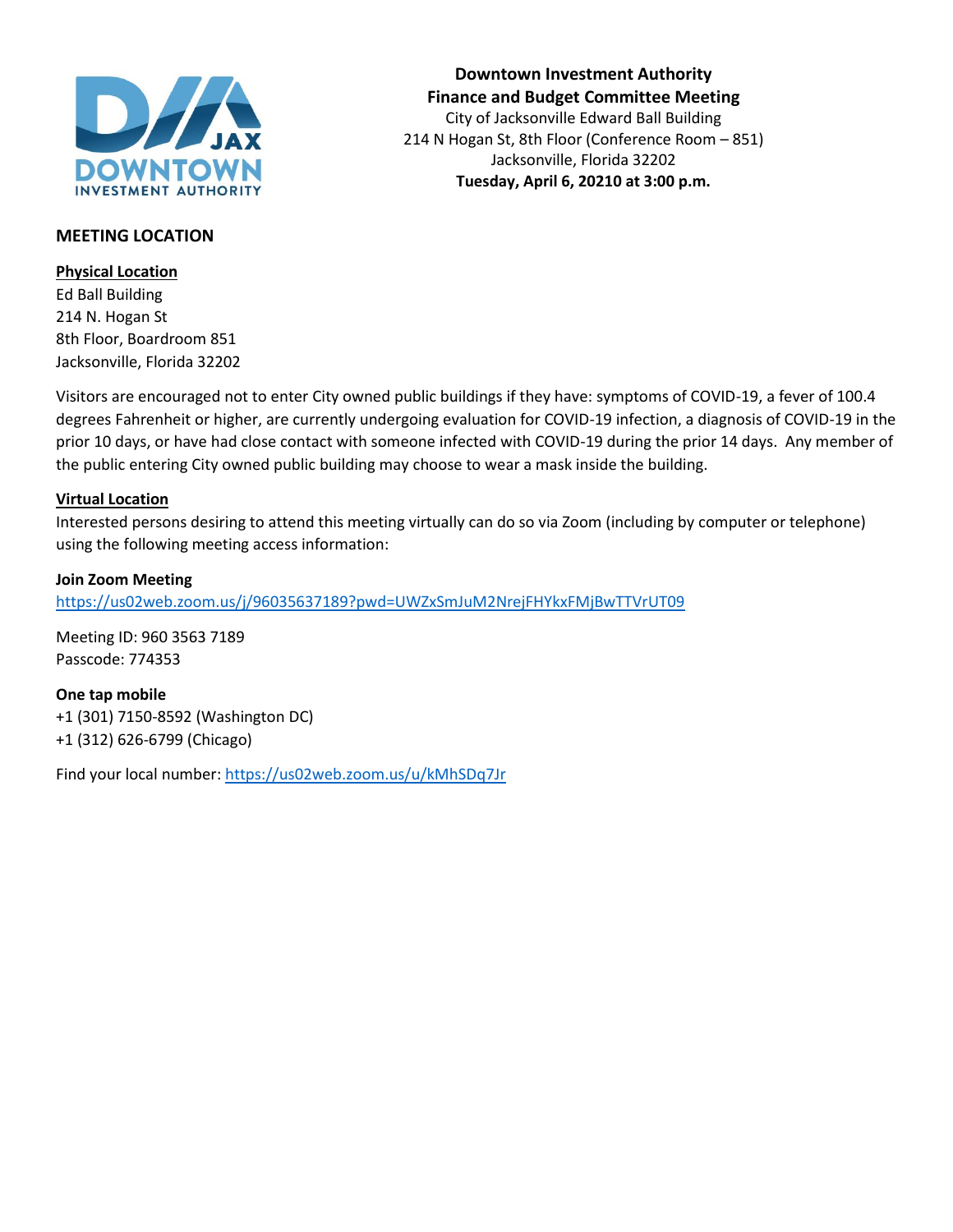

# Downtown Investment Authority

#### **MEMORANDUM**

- To: Budget Committee
- From: Lori Boyer, CEO
- Date: March 30, 2021

#### Re: 20/21 Budget Amendments

1. **Northbank Combined CRA.** As is customary, our City Council adopted budget included an appropriation to "Unallocated Plan Authorized Expenditures" For 20/21, that amount was \$497,732.00. We have reconciled the outstanding MPS obligations and believe our current funding should be sufficient for the remainder of the year. Similarly, because we have \$197,920 in Future Years Debt Reduction which can be used to cover any deficiencies in actual financial obligations for this year, the Unallocated PAE funds can be used for other projects. Our current balance in retail enhancement, loans and façade grants is sufficient to meet current demand.

We are in the midst of the 5-year plan update, and I believe there will recommendations for neighborhood park improvements as well as branding recommendations such as banners and additional street activation and art such as painted crosswalks.

At this time, it would be my recommendation to create two new projects:

- 1. Banners, crosswalks, and street activation art
- 2. Downtown neighborhood park improvements

The \$497,732.00 can be split between the two efforts and will provide initial funding for those projects.

2. **Southside CRA.** The major financial obligation on the Southside is the public infrastructure commitment for the District. At this time, we have approximately \$10 million of our \$25 million commitment funded. We do have \$864,398.30 in Future Year's Financial Obligations available to cover REV grant shortages, and the ability to transfer the remainder to the District when our current financial obligations have been paid. The Unallocated PAE appropriated by City Council in this year's SS TID budget is \$513,471.

There are three potential projects that should be considered for this funding.

1. The District- add to the balance available since reimbursement requests will start as early as May or June.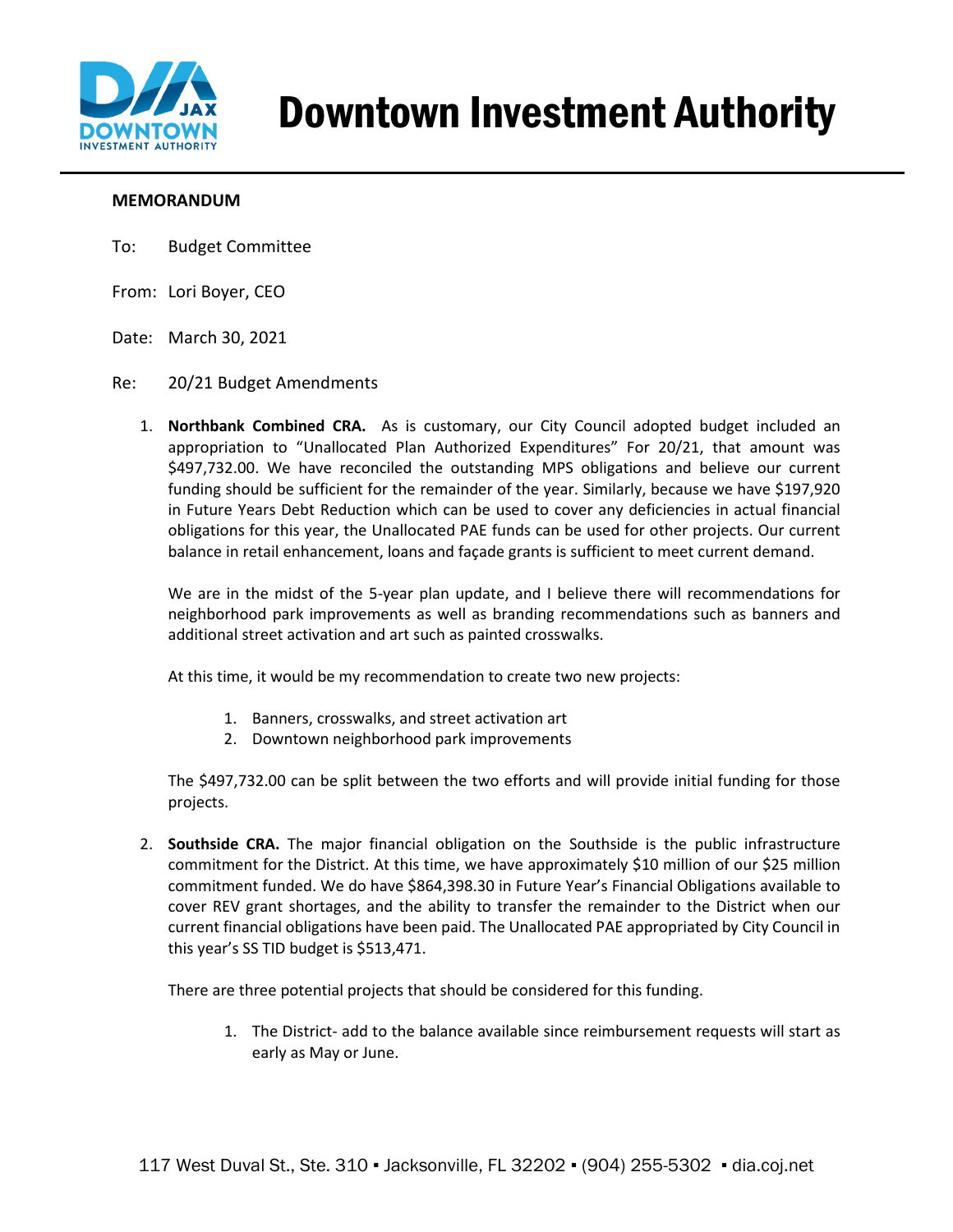- 2. Southbank Parking, including relocation of the UST (underground storage tank)- in the agreement with Related, DIA committed \$1.1. We have \$419,115 on hand, but this commitment would support our legislation pending in Council
- 3. Potential park acquisition- we have been in conversation about the donation or purchase at minimal cost of additional park land within the CRA.

Absent further movement on the park discussion, I would recommend allocation to relocation of the UST and the remainder to Southbank Parking.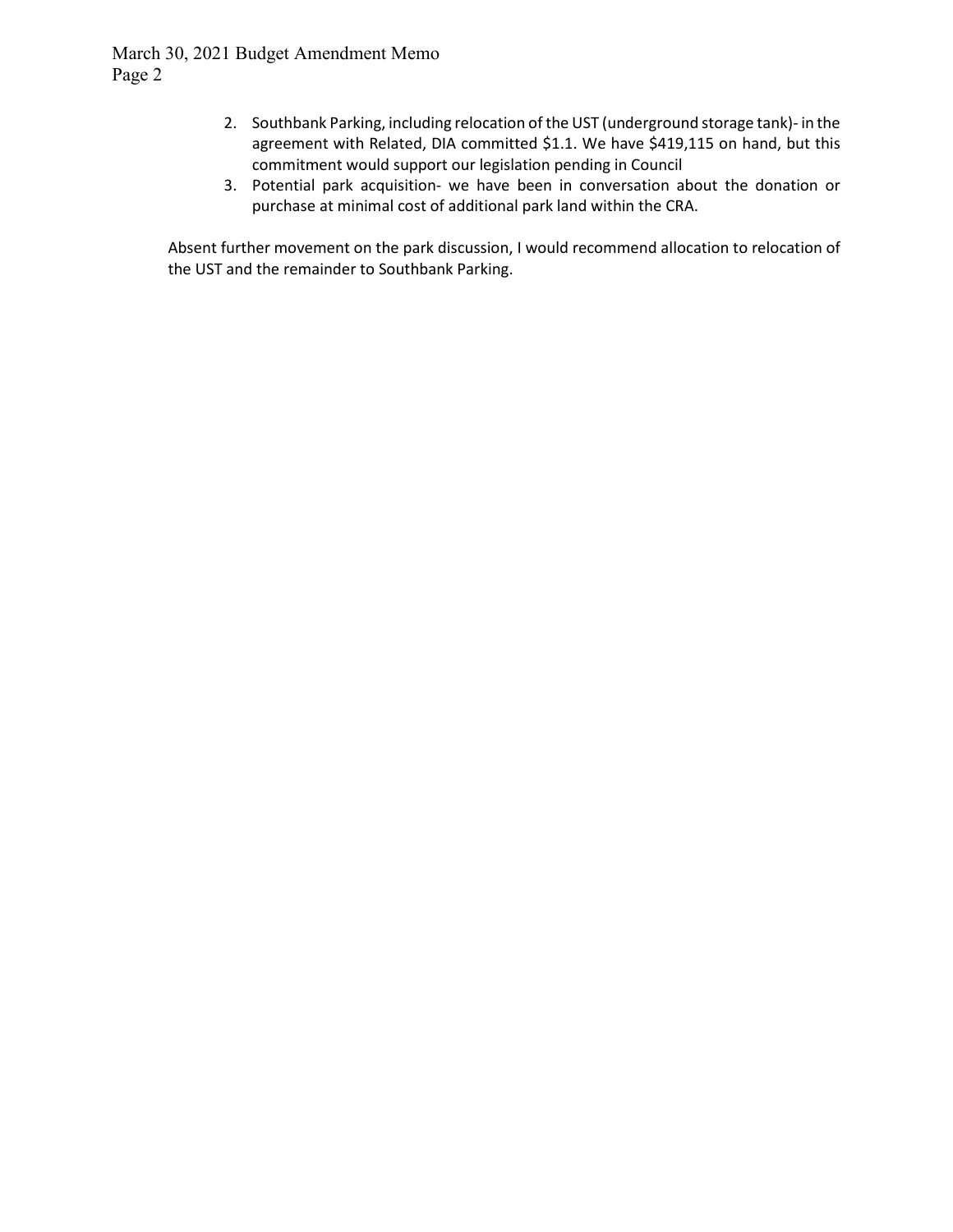## **TAB III.B.i RESOLUTION 2021-04-01 SOUTHBANK TID BUDGET AMENDMENT**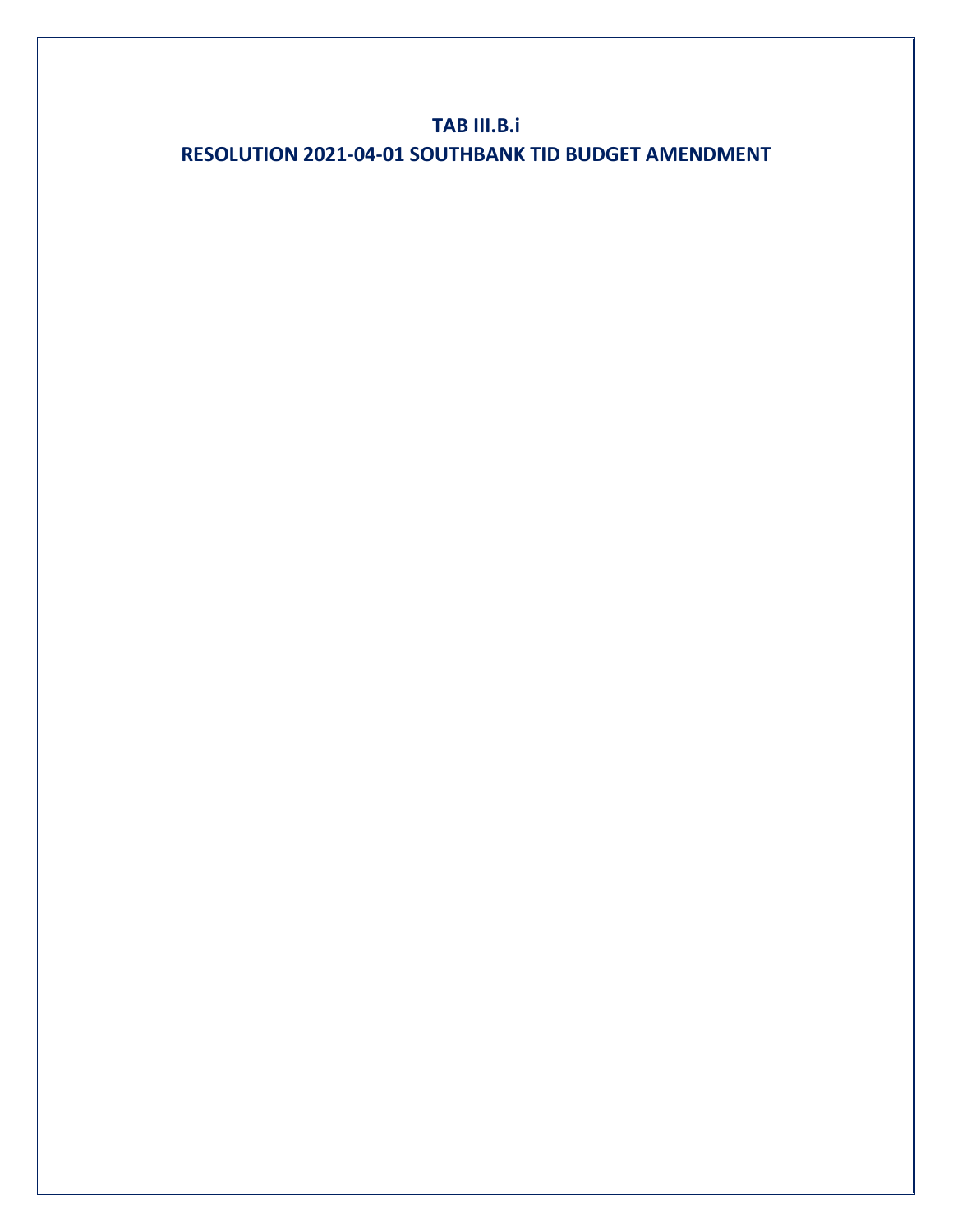#### **RESOLUTION 2021-04-01**

#### **A RESOLUTION OF THE DOWNTOWN INVESTMENT AUTHORITY ACTING AS THE SOUTHSIDE COMMUNITY REDEVELOPMENT AGENCY BOARD AMENDING THE FY 2020-21 TAX INCREMENT DISTRICT ("TID") BUDGET FOR THE SOUTHSIDE CRA PURSUANT TO SEC. 163.387, F.S. AND SEC. 106.341, ORDINANCE CODE; PROVIDING AN EFFECTIVE DATE.**

**WHEREAS**, in accordance with Sec. 106.340-106.346, Ordinance Code, the Board has been given authority to allocate and transfer funds within the CRA budget in accordance with the provisions of those sections, without further Council approval; and

**WHEREAS,** the Adopted FY 20-21 Budget approved by City Council included \$513,471 in Unallocated Plan Authorized Expenditures which pursuant to the Ordinance Codes sections referenced above, the DIA Board has authority to allocate to specific projects and programs within the CRA Plan ; and

**WHEREAS**, the Finance and Budget Committee of the DIA has recommended that the Unallocated Plan Authorized Expenditures be transferred to the projects and programs as described on Exhibit A attached hereto.

**NOW THEREFORE, BE IT RESOLVED** by the Downtown Investment Authority:

**Section 1.** The South Side TID FY 2020-21 Budget is amended to transfer the funds currently identified as Unallocated Plan Authorized Expenditures to the projects and programs identified on Exhibit A attached hereto.

**Section 2.** Pursuant to Sec. 106.344, Ordinance Code, the staff of DIA is hereby directed to prepare and file a CRA Budget Transfer Form effectuating the aforementioned budget amendments**.**

**Section 3.** This Resolution shall become effective on the date it is signed by the Chair of the DIA Board.

\_\_\_\_\_\_\_\_\_\_\_\_\_\_\_\_\_\_\_\_\_\_

#### WITNESS: **DOWNTOWN INVESTMENT AUTHORITY**

Ron Moody, Chairman Date

VOTE: In Favor: Opposed: Abstained: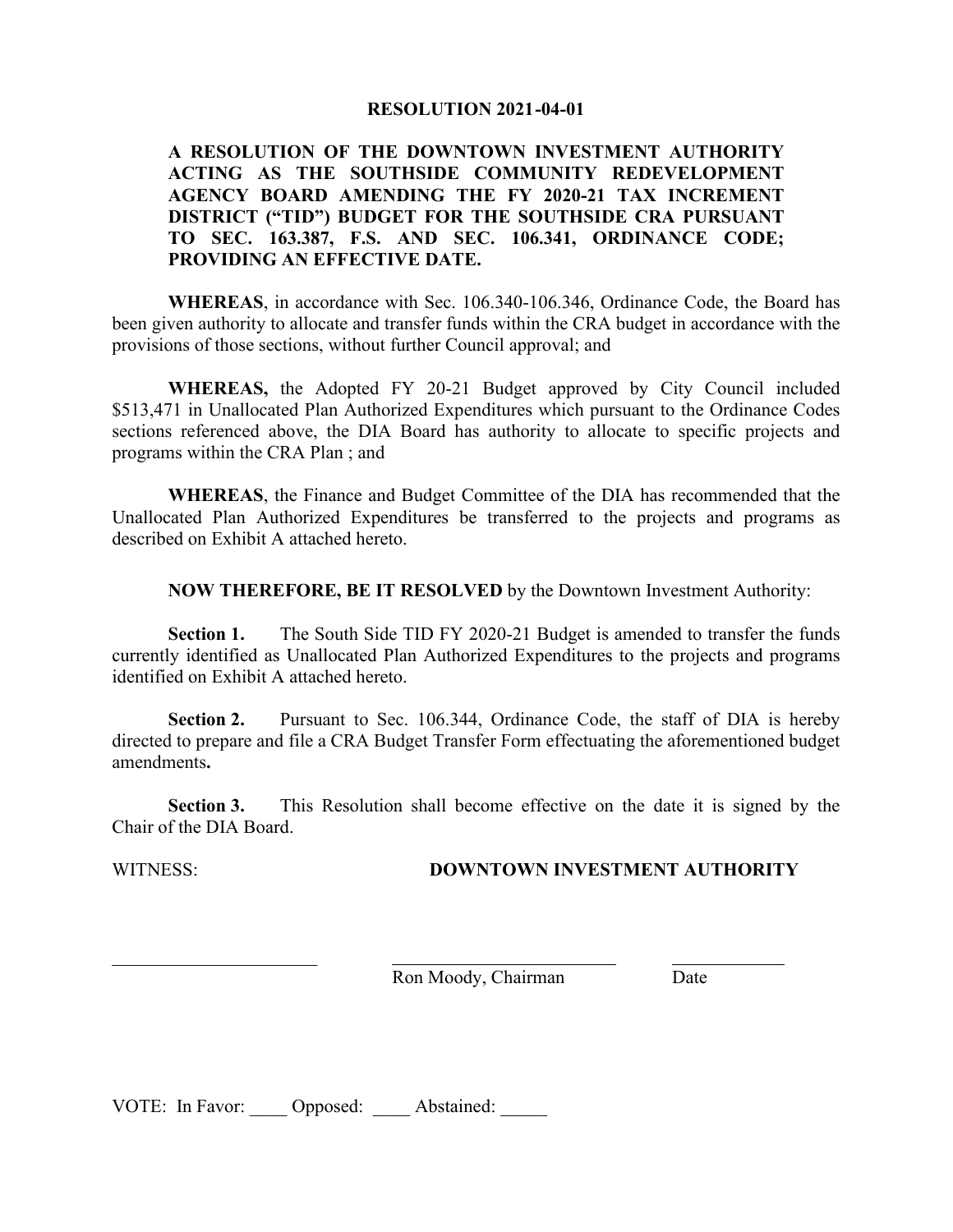## EXHIBIT A to RESOLUTION 2021-04-01

## Amending the FY 20-21 adopted budget:

| Transfer from: | Unallocated Plan Authorized Expenditures  | \$513,471 |
|----------------|-------------------------------------------|-----------|
| Transfer to:   | The District (CRA Infrastructure)         |           |
|                | Southbank Parking (and relocation of UST) |           |
|                | Park Acquisition                          |           |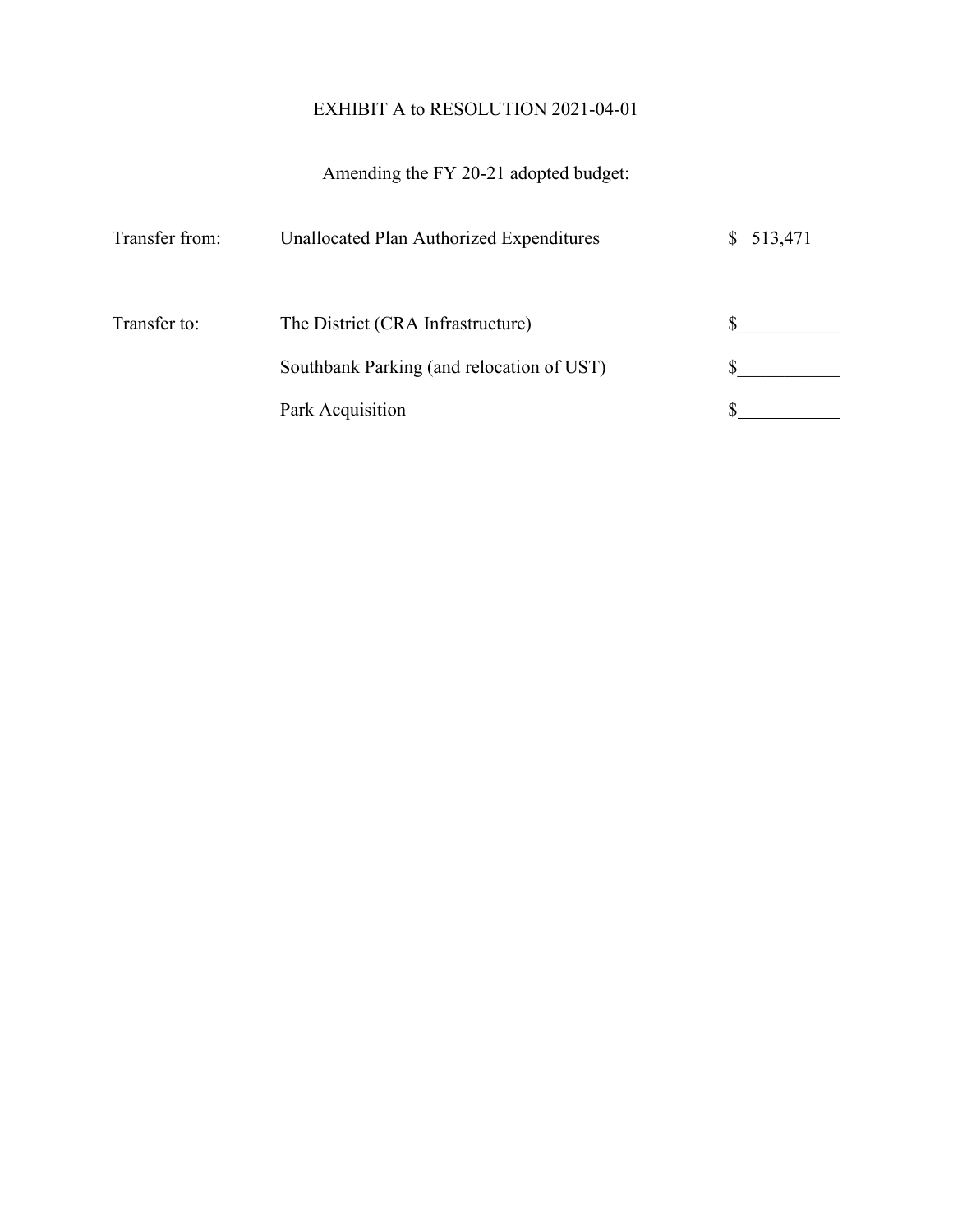## **TAB III.B.ii RESOLUTION 2021-04-02 NORTHBANK TID BUDGET AMENDMENT**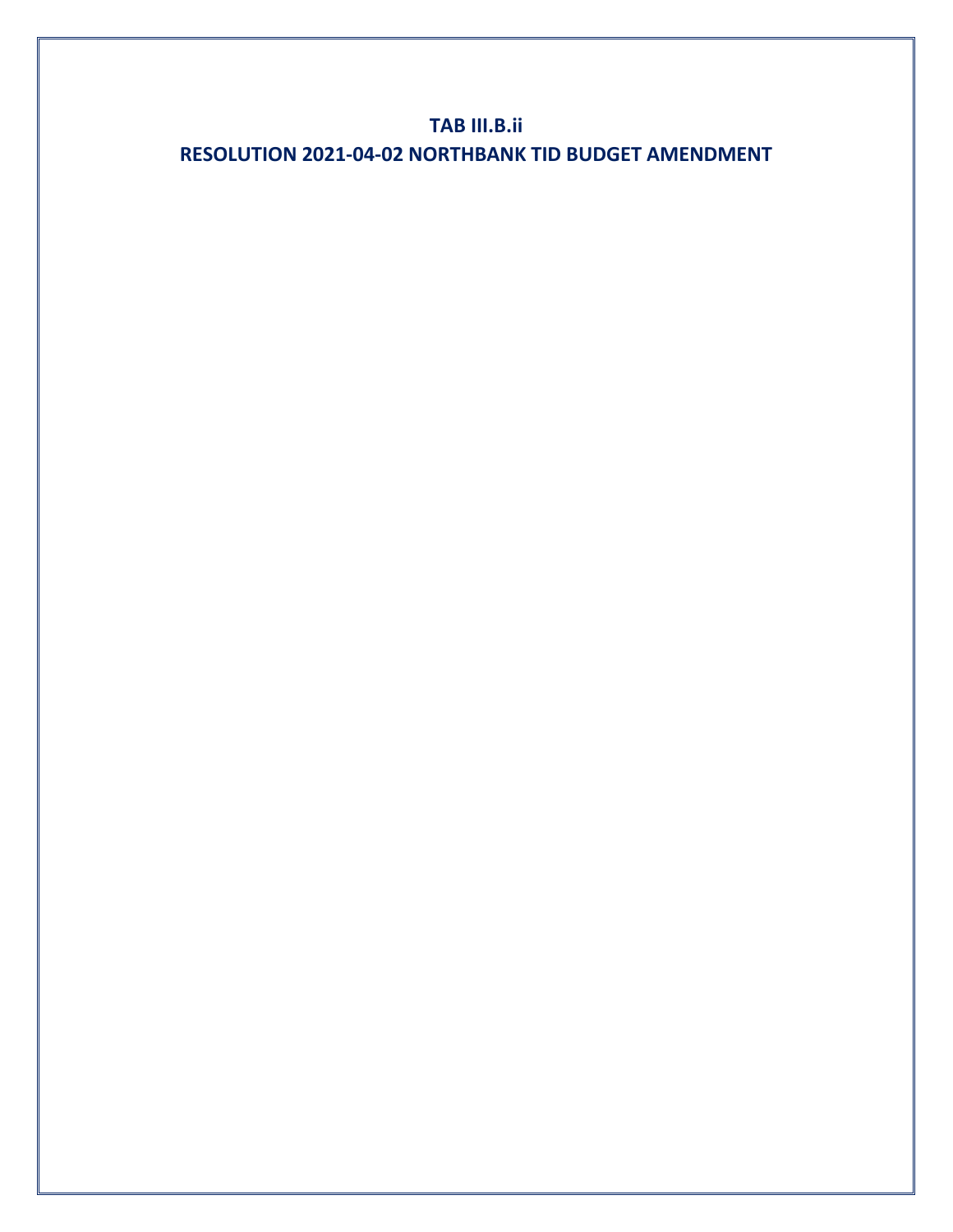#### **RESOLUTION 2021-04-02**

#### **A RESOLUTION OF THE DOWNTOWN INVESTMENT AUTHORITY ACTING AS THE COMMUNITY REDEVELOPMENT AGENCY BOARD OF THE COMBINED NORTHSIDE EAST AND NORTHWEST CRA'S ADOPTING A FY 2020-21 AMENDED TAX INCREMENT DISTRICT ("TID") BUDGET FOR THE COMBINED NORTHSIDE EAST AND NORTHWEST CRA'S PURSUANT TO SEC. 163.387, F.S. AND SEC. 106.341, ORDINANCE CODE; PROVIDING AN EFFECTIVE DATE.**

**WHEREAS**, in accordance with Sec. 106.340-106.346, Ordinance Code, the Board has been given authority to allocate and transfer funds within the CRA budget in accordance with the provisions of those sections, without further Council approval; and

**WHEREAS,** the Adopted FY 20-21 Budget approved by City Council included \$497,732 in Unallocated Plan Authorized Expenditures which pursuant to the Ordinance Code sections referenced above, the DIA Board has authority to allocate to specific projects and programs within the CRA Plan ; and

**WHEREAS**, the Finance and Budget Committee of the DIA has recommended that the Unallocated Plan Authorized Expenditures be transferred to the projects and programs as described on Exhibit A attached hereto;

**NOW THEREFORE, BE IT RESOLVED** by the Downtown Investment Authority:

**Section 1.** The Combined Northside East and Northwest TID FY 2020-2021 Budget is amended to transfer the funds currently identified as Unallocated Plan Authorized Expenditures to the projects and programs identified on Exhibit A attached hereto.

**Section 2.** Pursuant to Sec. 106.344, Ordinance Code, the staff of DIA is hereby directed to prepare and file a CRA Budget Transfer Form effectuating the aforementioned budget amendments**.**

**Section 3.** This Resolution shall become effective on the date it is signed by the Chair of the DIA Board.

\_\_\_\_\_\_\_\_\_\_\_\_\_\_\_\_\_\_\_\_\_\_

#### WITNESS: **DOWNTOWN INVESTMENT AUTHORITY**

Ron Moody, Chairman Date

VOTE: In Favor: Opposed: Abstained: